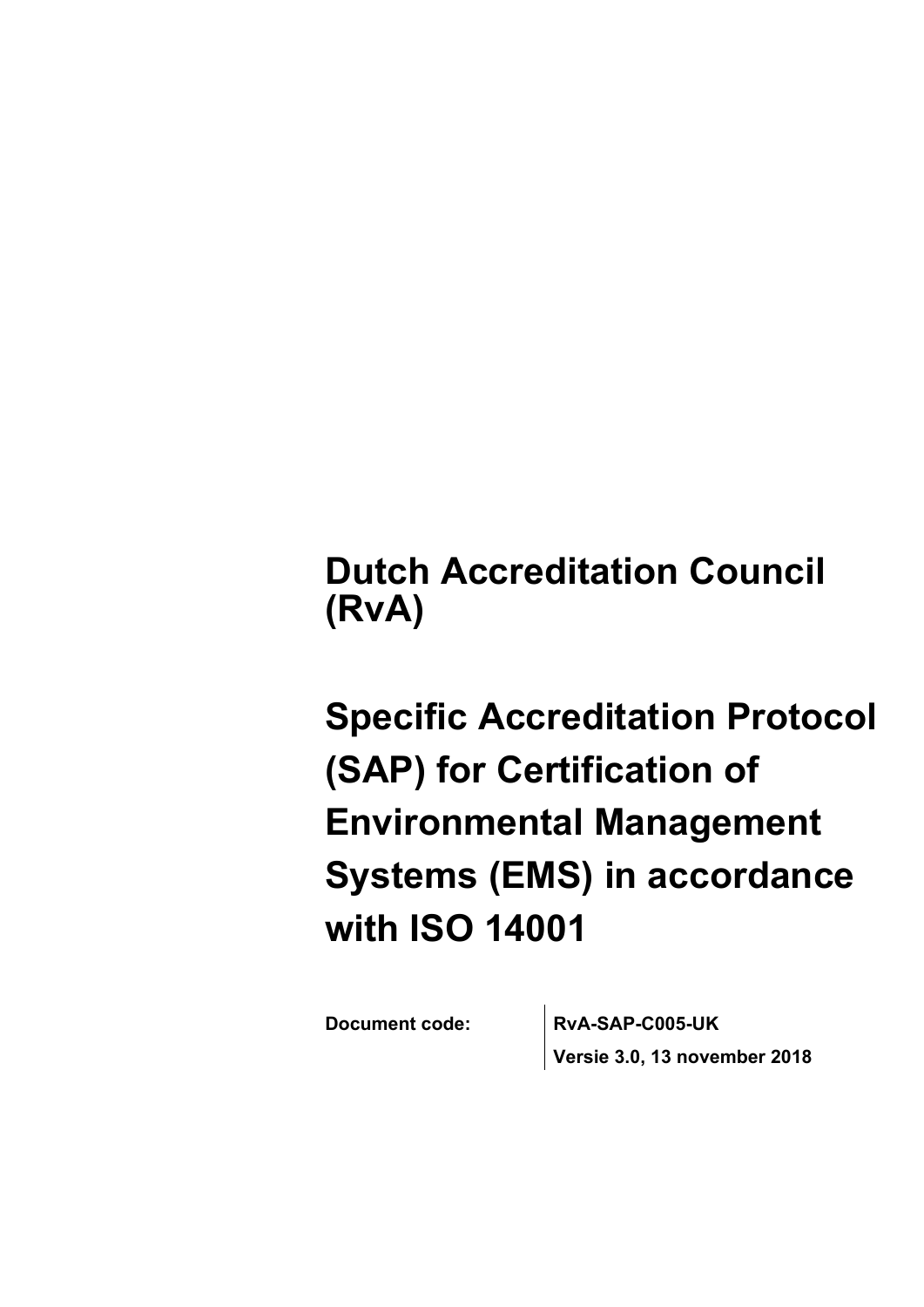

### **Content**

| $\mathbf 1$    |                                                                                                                                                                                                                                      |                         |
|----------------|--------------------------------------------------------------------------------------------------------------------------------------------------------------------------------------------------------------------------------------|-------------------------|
| 1.1            |                                                                                                                                                                                                                                      |                         |
| $1.2$          |                                                                                                                                                                                                                                      |                         |
| $1.3$          |                                                                                                                                                                                                                                      |                         |
| 1.5            | Documents with respect to the conformity assessment to be used __________________________________3                                                                                                                                   |                         |
| 1.6            |                                                                                                                                                                                                                                      |                         |
| $\overline{2}$ |                                                                                                                                                                                                                                      | $\overline{\mathbf{4}}$ |
| 3              |                                                                                                                                                                                                                                      | $\boldsymbol{4}$        |
| 3.1            | Documents to be submitted <u>expression and the set of the set of the set of the set of the set of the set of the set of the set of the set of the set of the set of the set of the set of the set of the set of the set of the </u> | $\overline{\mathbf{4}}$ |
| 3.2            |                                                                                                                                                                                                                                      | $\overline{\mathbf{4}}$ |
| 4              | Specific points of attention for the RvA assessment __________________________6                                                                                                                                                      |                         |
| 5              |                                                                                                                                                                                                                                      | $\overline{7}$          |
| 6              | Changes with regard to the previous version ___________________________________7                                                                                                                                                     |                         |
|                | Annex 1: Scopes used for accreditation of EMS certification bodies                                                                                                                                                                   | 8                       |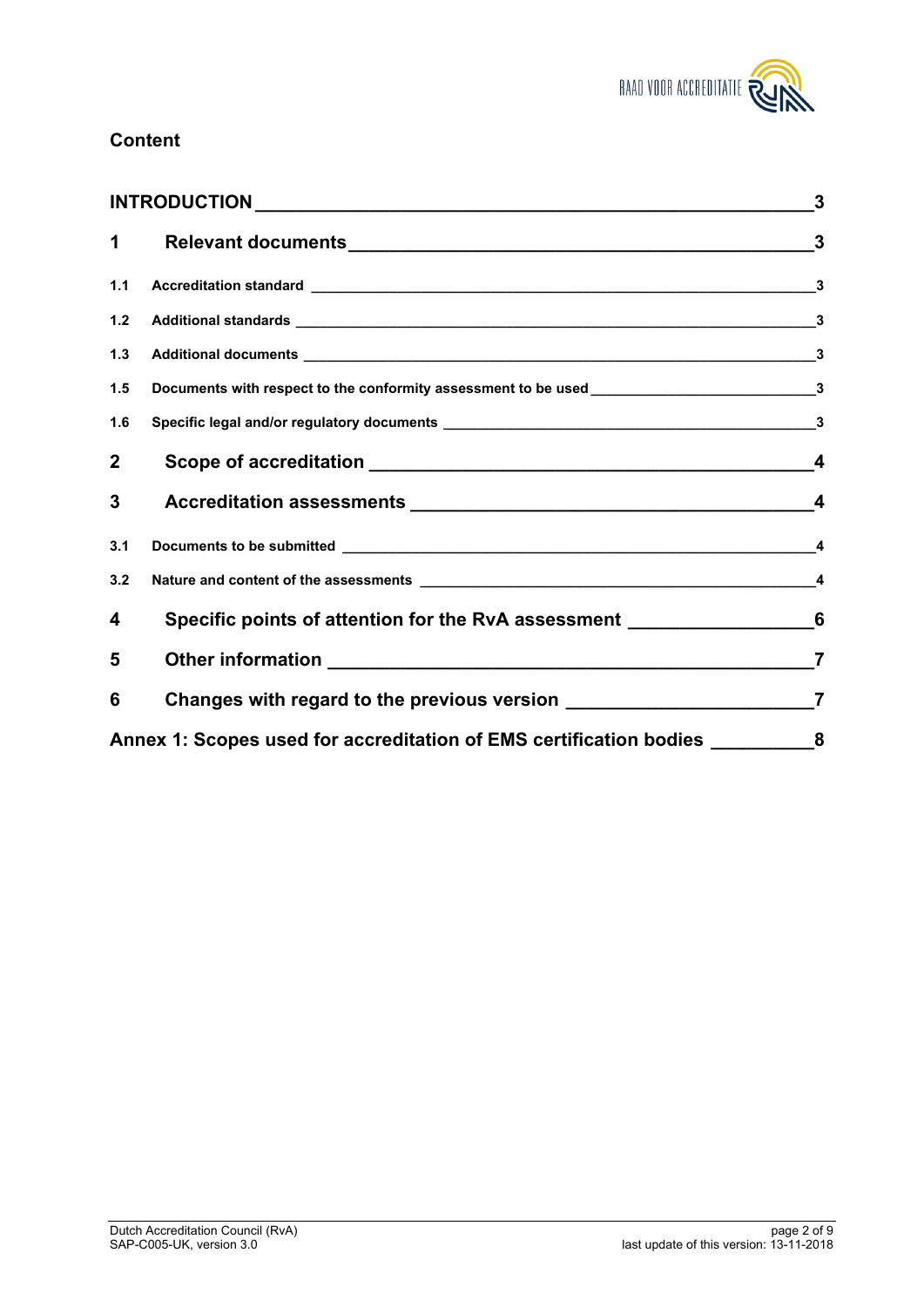

## <span id="page-2-0"></span>**INTRODUCTION**

This SAP should be read in conjunction with SAP-C000, This SAP only contains additional or deviating aspects. This means that paragraph numbers in this SAP are missing if the information is already contained in SAP C000.

## <span id="page-2-1"></span>**1 Relevant documents**

### <span id="page-2-2"></span>**1.1 Accreditation standard**

 ISO/IEC 17021-1, Conformity assessment - Requirements for bodies providing audit and certification of management systems - Part 1: Requirements

### <span id="page-2-3"></span>**1.2 Additional standards**

 ISO/IEC 17021-2, Conformity assessment - Requirements for bodies providing audit and certification of management systems. Part 2: Competence requirements for auditing and certification of environmental management systems

### <span id="page-2-4"></span>**1.3 Additional documents**

- RvA-T041; Implementation of ISO 9001:2015 and 14001:2015
- EA-7/04, Legal Compliance as a part of accredited ISO 14001:2015 certification

#### <span id="page-2-5"></span>**1.5 Documents with respect to the conformity assessment to be used**

Certification Bodies (CBs) certify against:

- ISO 14001, Environmental management systems Requirements with guidance for use
- Certification scheme for Environmental management systems in accordance with ISO 14001:2015 (SCCM certification scheme)

### <span id="page-2-6"></span>**1.6 Specific legal and/or regulatory documents**

The standard ISO 14001 refers to compliance obligations. The CB shall be able to demonstrate that they are competent with respect to this issue. This has an impact on the CB's management (for instance for the functions of application review, competence requirements determination, the competent evaluator, and the certification decision function) and off course for its auditors. Guidance is provided in EA-7/04.

For (witness) assessments outside The Netherlands, the RvA will normally include a local technical expert in local environmental issues (such as environmental legislation) in the assessment team. In case more witness assessments are done the RvA may not in all audits focus on the audit of legal requirements and a local technical expert may not be employed. RvA will inform the CB in advance whether or not a technical expert will be used.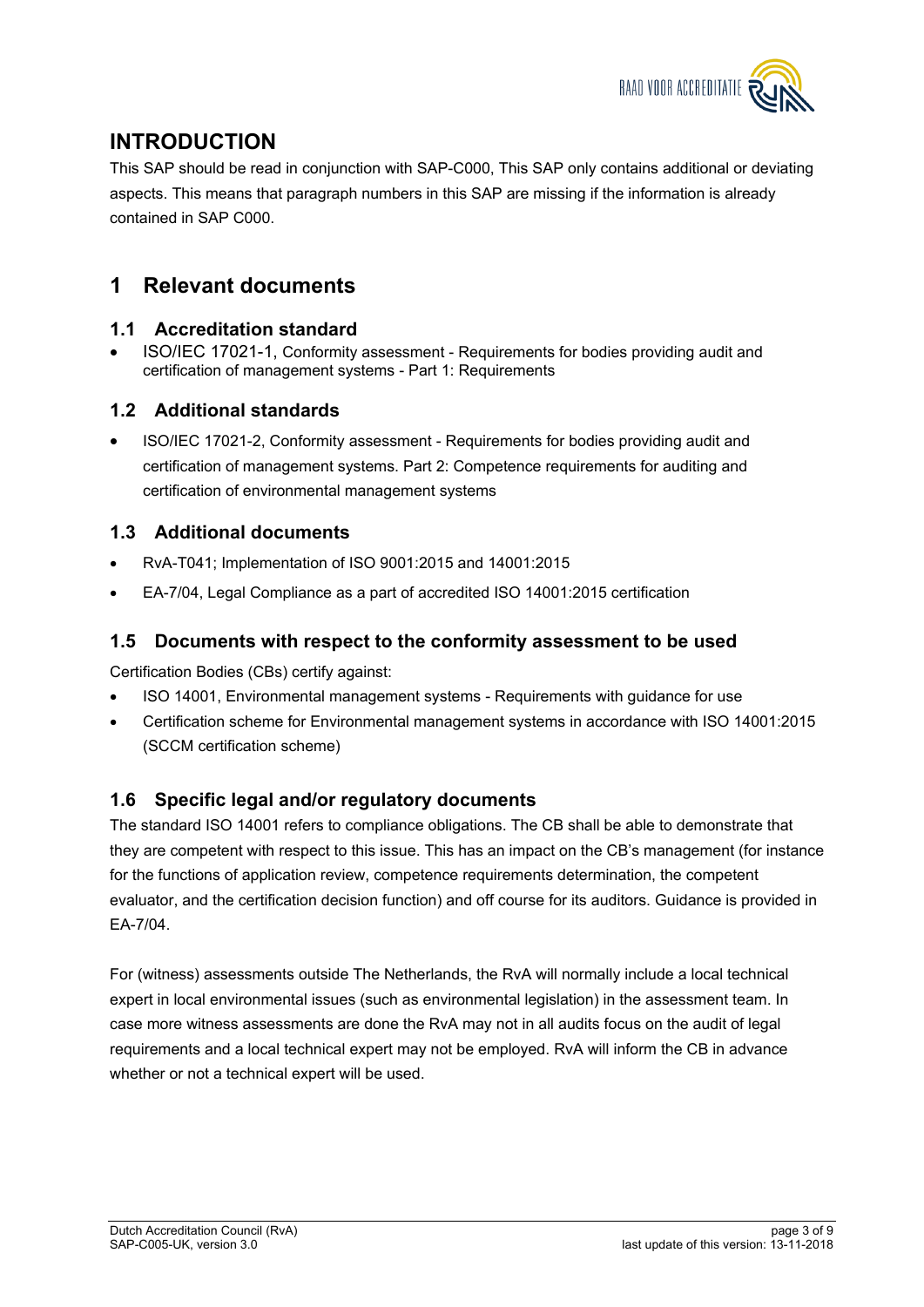

## <span id="page-3-0"></span>**2 Scope of accreditation**

The general policy for defining scopes has been detailed by the RvA in its Policy Regulation RvA-BR003. Specifically for this accreditation, the scope will be formulated as described in [annex 1](#page-7-0).

### <span id="page-3-1"></span>**3 Accreditation assessments**

#### <span id="page-3-2"></span>**3.1 Documents to be submitted**

The documents to be submitted for a RvA assessment are mentioned in the application forms RvA-F001a, F105, F006-2 and in annex 1 to RvA-BR005. For this type of accreditation the RvA assessors should additionally be supplied with the documents as specified below:

| Additional documents to be submitted                                                                                                                                                                                                                                                                                                                                                                                                                                                                                                                                                                                                                                                                                                                                                                                                                                                                                                                                                               | sessmen<br>Preliminary | assessment<br>Initial | ቴ<br>Extension<br>scope |
|----------------------------------------------------------------------------------------------------------------------------------------------------------------------------------------------------------------------------------------------------------------------------------------------------------------------------------------------------------------------------------------------------------------------------------------------------------------------------------------------------------------------------------------------------------------------------------------------------------------------------------------------------------------------------------------------------------------------------------------------------------------------------------------------------------------------------------------------------------------------------------------------------------------------------------------------------------------------------------------------------|------------------------|-----------------------|-------------------------|
| An application for initial accreditation or extension of scope should at<br>least include the following:<br>an analysis of environmental aspects and associated impacts<br>for each of the technical areas identified and requested for<br>accreditation:<br>a definition of the competency required related to the identified<br>environmental aspects;<br>information about the availability of this competency<br>$\bullet$<br>(competence evaluation of (sub-) contracted auditors or<br>experts for specified technical areas);<br>identification of additional requirements or specific guidelines<br>٠<br>to be used for the technical areas.<br>(adaptation of) the analysis regarding the identification of<br>$\bullet$<br>potential impartiality risks with respect to EMS certification and<br>approval of the impartiality committee thereof, after the<br>composition has been adapted (where necessary) to ensure<br>the representation of parties involved with EMS certification. |                        |                       |                         |

### <span id="page-3-3"></span>**3.2 Nature and content of the assessments**

#### **3.2.1 Initiële beoordelingen en scope uitbreidingen**

During the office assessment, the team will take samples from the certification files and competence files within the requested scope for accreditation. At least one certification and one competence file per IAF sector requested shall be reviewed completely, unless more than 10 IAF sectors have been requested, in which case sectors may be omitted in the sample. This is at the discretion of lead assessor, applying the following guidelines:

- Only the less complex sectors may be omitted, so not the critical codes, see [annex 1](#page-7-0).
- Files from each clusters (see [annex 1](#page-7-0)) should be assessed (the sample has to be representative for the scope requested).
- Sectors, which are included in the program for witnessing, may be excluded;
- If accreditation for more than ten sectors is requested, in total more than ten files shall be assessed.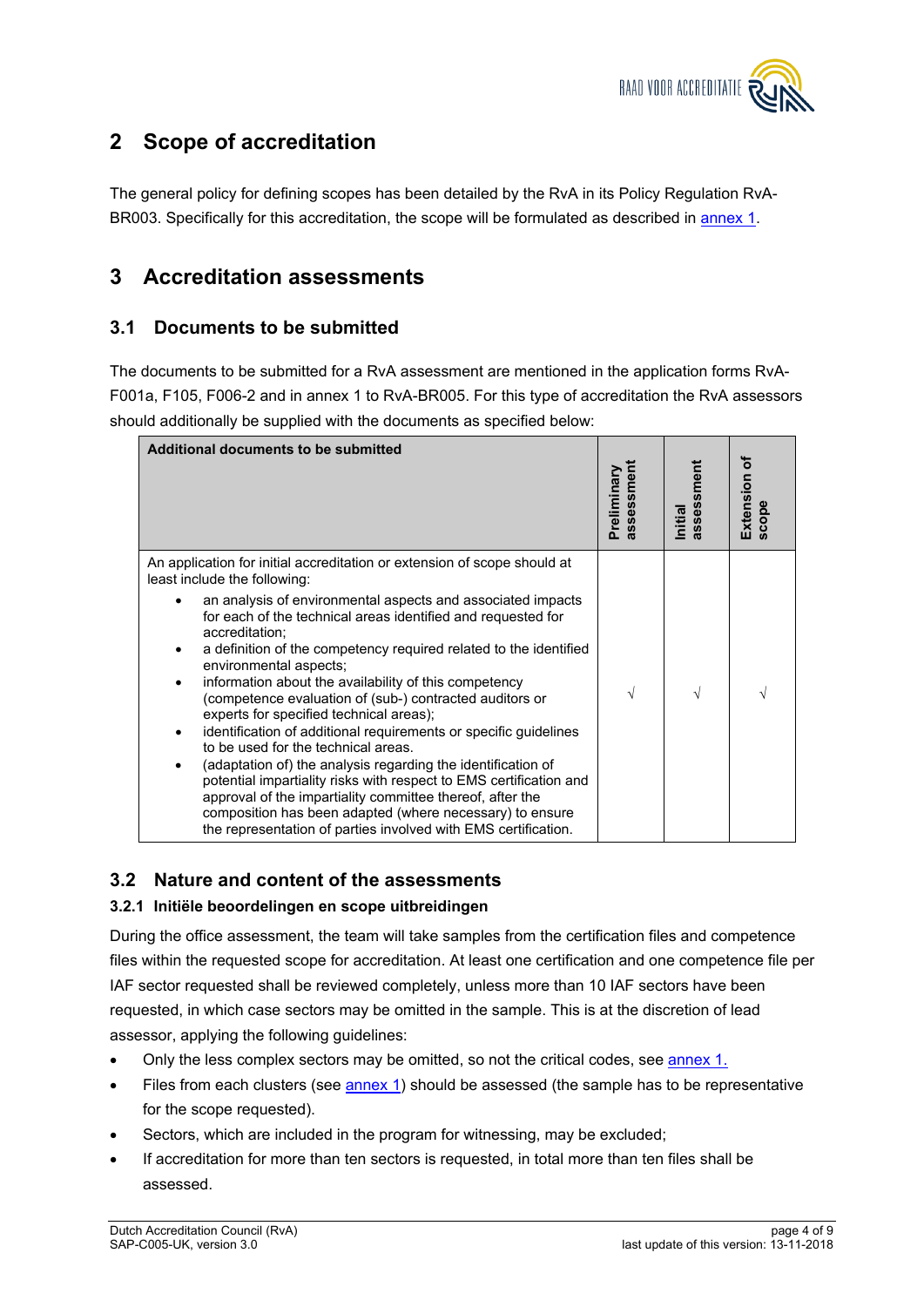

The above is also applicable for extensions of the scope.

For the selection of audits to be witnessed, the rules from paragraph [3.2.3](#page-4-0) apply.

#### **3.2.2 Surveillance and reassessments**

The implementation of the ISO 14001 certification system shall be verified during each surveillance assessment of the RvA. The files reviewed (this includes personnel files and certification files) during the subsequent surveillances and the reassessment in a four years period (accreditation cycle) shall cover all the IAF codes mentioned in [annex 1](#page-7-0) for which the CB is accredited.

For each accreditation cycle (surveillance and re-assessment), the number of witness assessments is determined, based on the factors listed in paragraph [3.2.3](#page-4-0).

#### <span id="page-4-0"></span>**3.2.3 Witnessing**

At least two weeks before the witness assessment the RvA team shall be provided with the documents mentioned in annex 1 of RvA-BR005.

#### **Selection of witness audits**

In accordance with IAF MD17, all the IAF codes (see IAF ID1) have been merged into technical clusters as appropriate for EMS certification (see **annex 1**). For each of these clusters, critical codes have been identified.

The following witness selection rules apply for the granting and extension of accreditation of EMS certification to guarantee a representative coverage of the applied scope:

- If a technical cluster has only one critical code, RvA shall perform a witness assessment in this critical code to grant accreditation for all the IAF codes in that cluster. For the cluster Paper for example, with one witness in IAF code 09 the RvA can grant accreditation for the other IAF codes (7 (limited…) and 8) of that cluster.
- If a technical cluster has more than one critical code, the RvA shall perform at least a witness assessment in:
	- − all the critical codes that are identified with an "and" in the 'critical code' column. For the cluster Goods Production for example with one witness in IAF code 04 or 05, the RvA can grant accreditation for that code and in all the non-critical codes (06 and 23) of that cluster, but the other critical code (04 or 05) also needs to be witnessed to be granted;
	- − in one of the critical codes that are identified with an "or" in the 'critical code' column. For the cluster Mechanical for example, with one witness in IAF code 20 or 21, the RvA can grant accreditation for the other IAF codes (17, 18, 19, 20, 21 or 22) of that technical cluster.
- if it is not possible to perform a witness assessment in the IAF codes identified as critical, RvA can agree with the CB on one of these two options:
	- − The RvA can grant accreditation only in the non-critical IAF codes of the technical cluster for one of which a witness assessment has been performed. For the cluster Paper for example,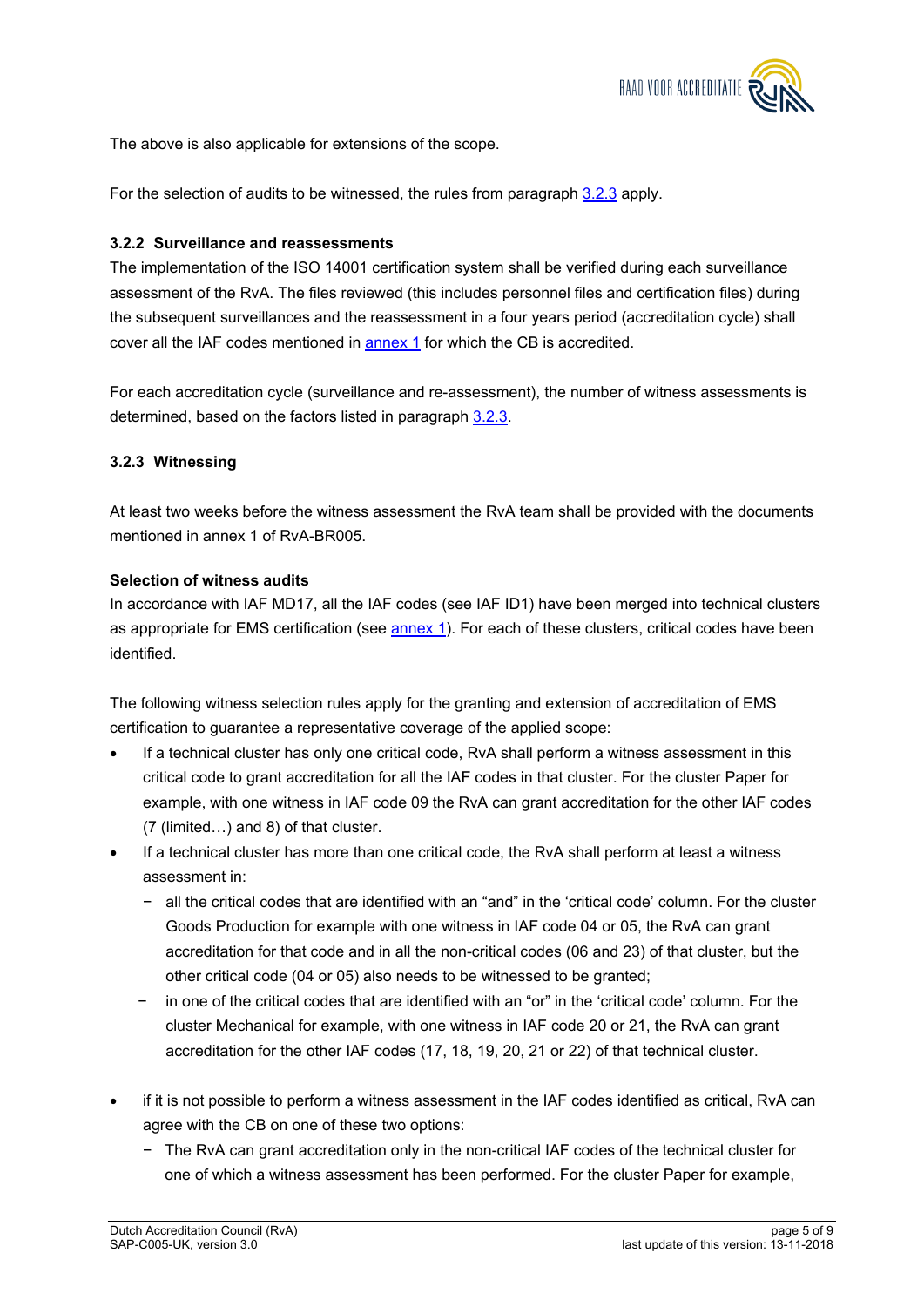

with one witness in IAF code 07, a paper products company, e.g. cardboard box manufacturer, can be granted accreditation for both IAF code 7 (limited to paper products) and 8), or

- − the RvA can grant accreditation in all the codes of the cluster (7, 8 and 9), performing an office assessment clearly covering the critical code(s), but under the additional conditions that:
	- the CB has demonstrated its competence on a documental basis in all the codes of the cluster and
	- the witnessing activity in the critical code(s) takes place before any certificate in the critical code(s) is issued under accreditation.

However, if the result of the witnessing activity in such cases is negative, the RvA shall consider an immediate reduction of the scope of accreditation.

If the CB wants to be accredited only in one or more non-critical IAF codes, a minimum of one witness audit is still required in each cluster with non-critical IAF codes.

During the initial accreditation cycle (meaning from first surveillance to the first reassessment), RvA will perform at least one witnessing activity in each technical cluster. This programme will continue until the CB has demonstrated sufficient experience and performance for a less intensive assessment programme. In this case the RvA will perform at least one witnessing activity in each technical cluster per two successive accreditation cycles. This shall be complemented with other assessment activities to guarantee that each technical cluster is assessed during each cycle. The RvA shall justify why the witnessing programme was reduced. Normally, the witnessing frequency established for a first cycle will be reinstated if significant changes occur in the CBs' auditor qualification process, auditing practices or results and audit personnel.

Additionally (in The Netherlands): If the CB has certified so-called 'BRZO companies' (companies with a special legal status in The Netherlands), the RvA will try to witness audits at such an organisation at least once per accreditation cycle. The PMA will have to request the CB's to indicate which of its certified companies are 'BRZO companies', to enable the RvA to make a selection for the witness assessment(s).

#### **Parts of IAF ID1 codes in scope of accreditation**

In accordance with annex 1 (also see IAF MD17), some IAF ID1 codes occur partially in one cluster, and partially in another. Because of this (but also for other reasons), it can be that the CB has only a part of an IAF ID1 code it is scope of accreditation. IAF ID1 codes in two clusters should be regarded as two separate codes, that both will have to be covered in the selection of files for dossier assessment or witnessing. Other types of deviation for the selection of witness assessments and/or file review can be made in consultation between the PMA, Team leader and the Expert (and will be accounted for in the accreditation file).

## <span id="page-5-0"></span>**4 Specific points of attention for the RvA assessment**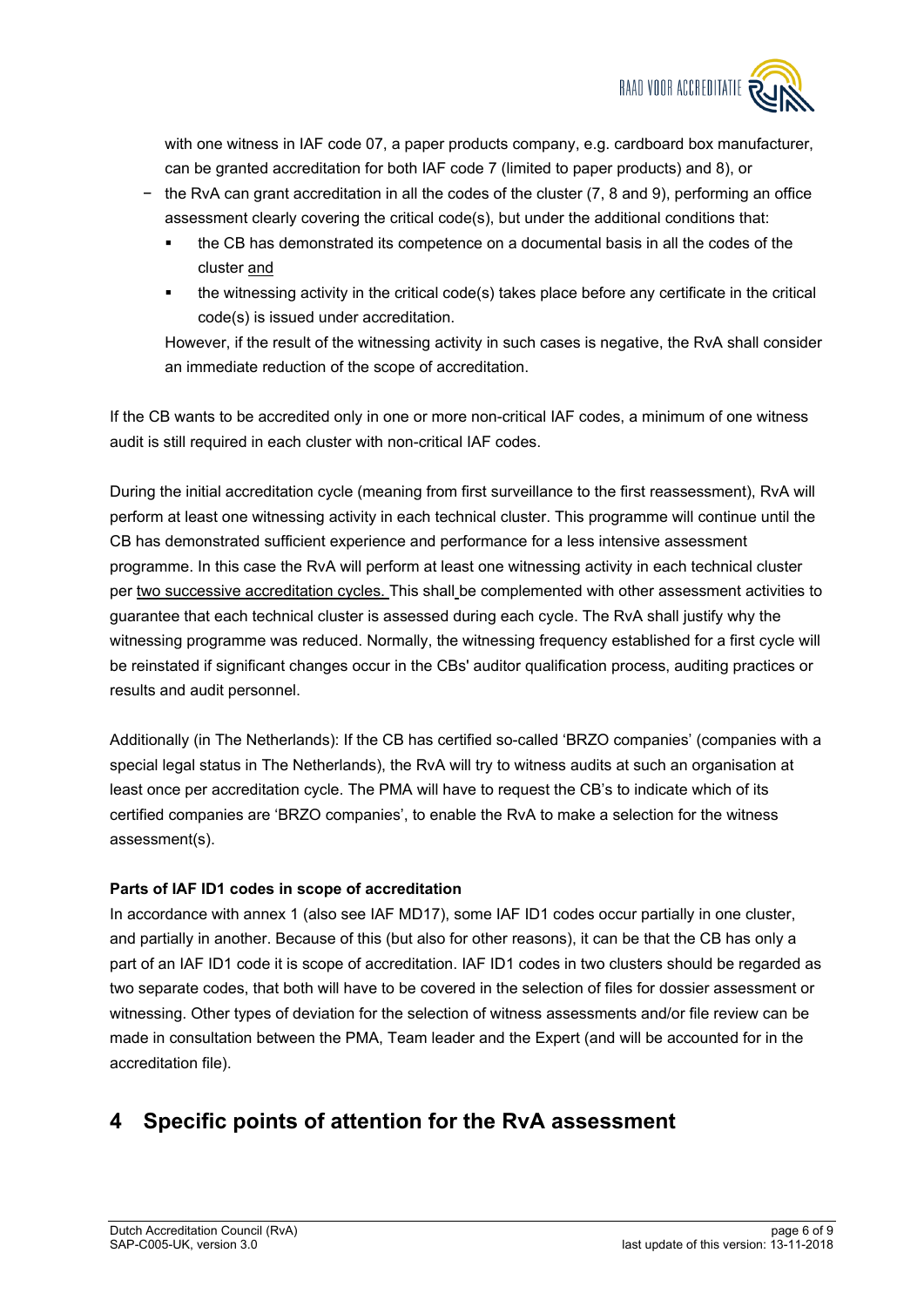

During witness assessments, the RvA assessment teams will pay special attention to good auditing practices, such as sampling and the application of audit trails, especially regarding auditing of:

- the recording, evaluation and control of environmental aspects and impacts;
- the recording and evaluation of continuous improvement and prevention of pollution;
- the organization's systems for achieving regulatory compliance and for the application of EA-7/04;
- the reliability and traceability of the organisation's communicated environmental information.

During the witness of a stage 1 audit, special attention will be given to (see EN ISO/IEC 17021-1, cl. 9.3.1.2.2):

- key elements of the system (such as determination of significant environmental aspects);
- scope of the system in relation to applicable statutory and regulatory requirements.

### <span id="page-6-0"></span>**5 Other information**

For The Netherlands, further guidance can be found in the current interpretation documents of the centralized Committee of Experts (SCCM): Certification scheme for Environmental management systems according to ISO 14001:2015 (SCCM certification scheme). For CBs accredited on the basis of the Dutch SCCM certification scheme, these guidance documents are mandatory.

For CB's, that have been accredited on the basis of the Dutch SCCM certification scheme for EMS certification, the SCCM will be informed about significant changes in the accredited status of the CB (such as initial granting and subsequent suspensions or withdrawals).

## <span id="page-6-1"></span>**6 Changes with regard to the previous version**

In comparison with version 2 of June 2017, the following significant changes have been made:

- improved reference to EA-7/04;
- additional rules and guidance for the selection of witness assessments and files for assessment.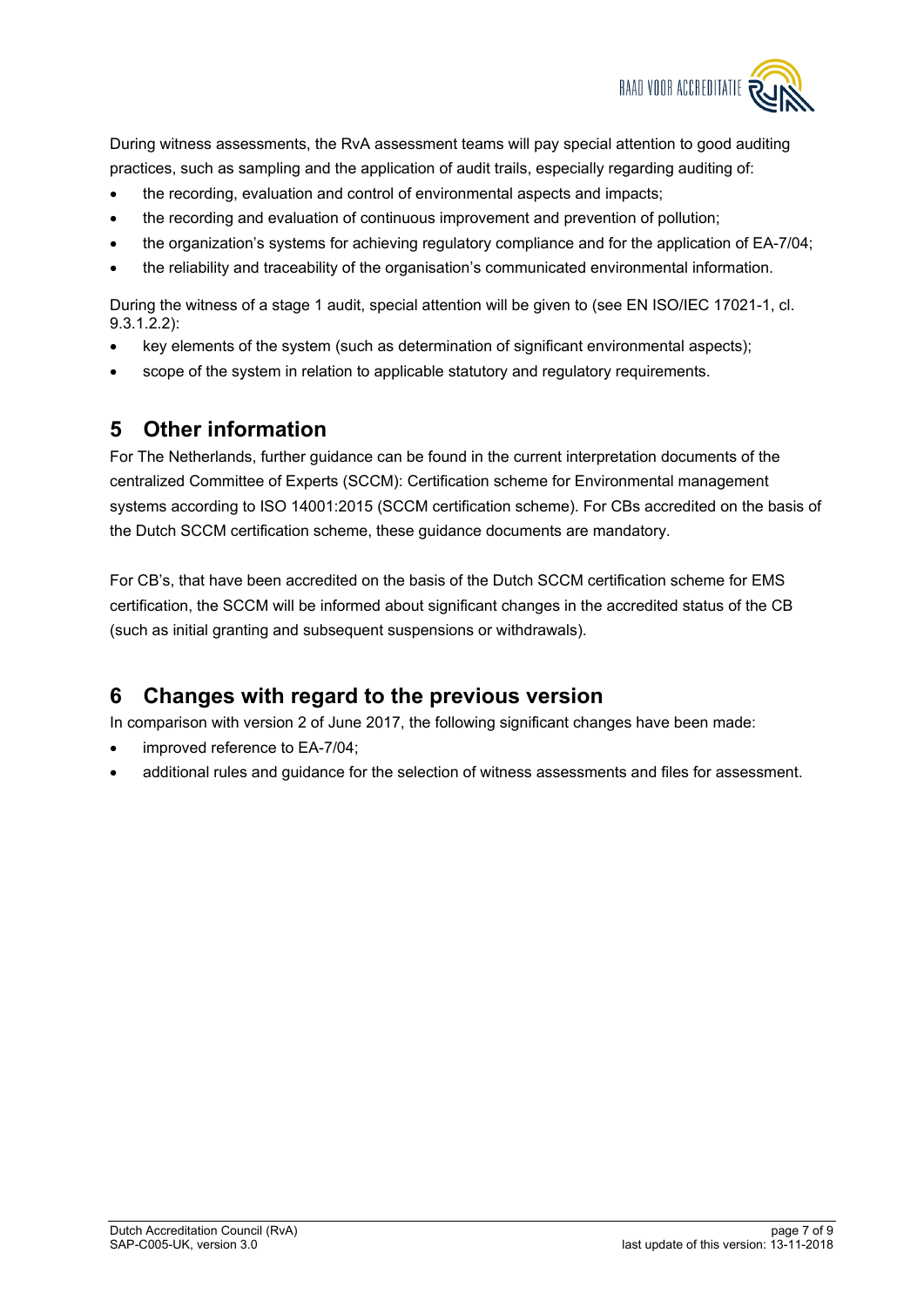

# <span id="page-7-0"></span>**Annex 1: Scopes used for accreditation of EMS certification bodies**

| <b>Technical</b><br>cluster | <b>IAF</b><br>code | Description of economic sector/activity, according<br>to IAF ID1 | <b>Critical code(s)</b> |
|-----------------------------|--------------------|------------------------------------------------------------------|-------------------------|
| Agriculture                 | 1                  | Agriculture, forestry and fishing                                | 1                       |
| Mining                      | $\overline{c}$     | Mining and Quarrying                                             | $\overline{c}$          |
|                             | 4                  | Textiles and textile products                                    |                         |
|                             | 5                  | Leather and leather products                                     |                         |
| Goods production            | 6                  | Wood and wood products                                           | 4 and 5                 |
|                             | 23                 | Manufacturing not elsewhere classified                           |                         |
|                             | 3                  | Food products, beverages and tobacco                             |                         |
| Food                        | 30                 | Hotels and restaurants                                           | 3                       |
|                             | $\overline{7}$     | Limited to "Paper products"                                      |                         |
| Paper                       | 8                  | Publishing companies                                             | 9                       |
|                             | 9                  | Printing companies                                               |                         |
| <b>Nuclear</b>              | 11                 | Nuclear fuel                                                     | 11                      |
|                             | 7                  | Limited to "Pulp and paper manufacturing"                        |                         |
|                             | 10                 | Manufacture of coke and refined petroleum products               |                         |
|                             | 12                 | Chemicals, chemical products and fibres                          |                         |
|                             | 13                 | Pharmaceuticals                                                  | 7 and 10 and 12         |
| Chemicals                   | 14                 | Rubber and plastic products                                      | and 13                  |
|                             | 15                 | Non-metallic mineral products                                    |                         |
|                             | 16                 | Concrete, cement, lime, plaster, etc.                            |                         |
|                             | 17                 | Limited to "Base metal production"                               |                         |
|                             | 17                 | Limited to "Fabricated metal products"                           |                         |
|                             | 18                 | Machinery and equipment                                          |                         |
|                             | 19                 | Electrical and optical equipment                                 |                         |
| Mechanical                  | 20                 | Shipbuilding                                                     | 20 or 21                |
|                             | 21                 | Aerospace                                                        |                         |
|                             | 22                 | Other transport equipment                                        |                         |
|                             | 28                 | Construction                                                     |                         |
| Construction                | 34                 | <b>Engineering services</b>                                      | 28                      |
|                             | 25                 | Electricity supply                                               |                         |
| <b>Utilities</b>            | 26                 | Gas supply                                                       | 25 or 26                |
|                             | 27                 | Water supply                                                     |                         |
| Transport &                 | 24                 | Recycling                                                        | 24 and 39 (limited      |
| Waste                       | 31                 | Transport, storage and communication                             | to NACE 37, 38.1,       |
| management                  | 39                 | Other social services                                            | 38.2, 39)               |